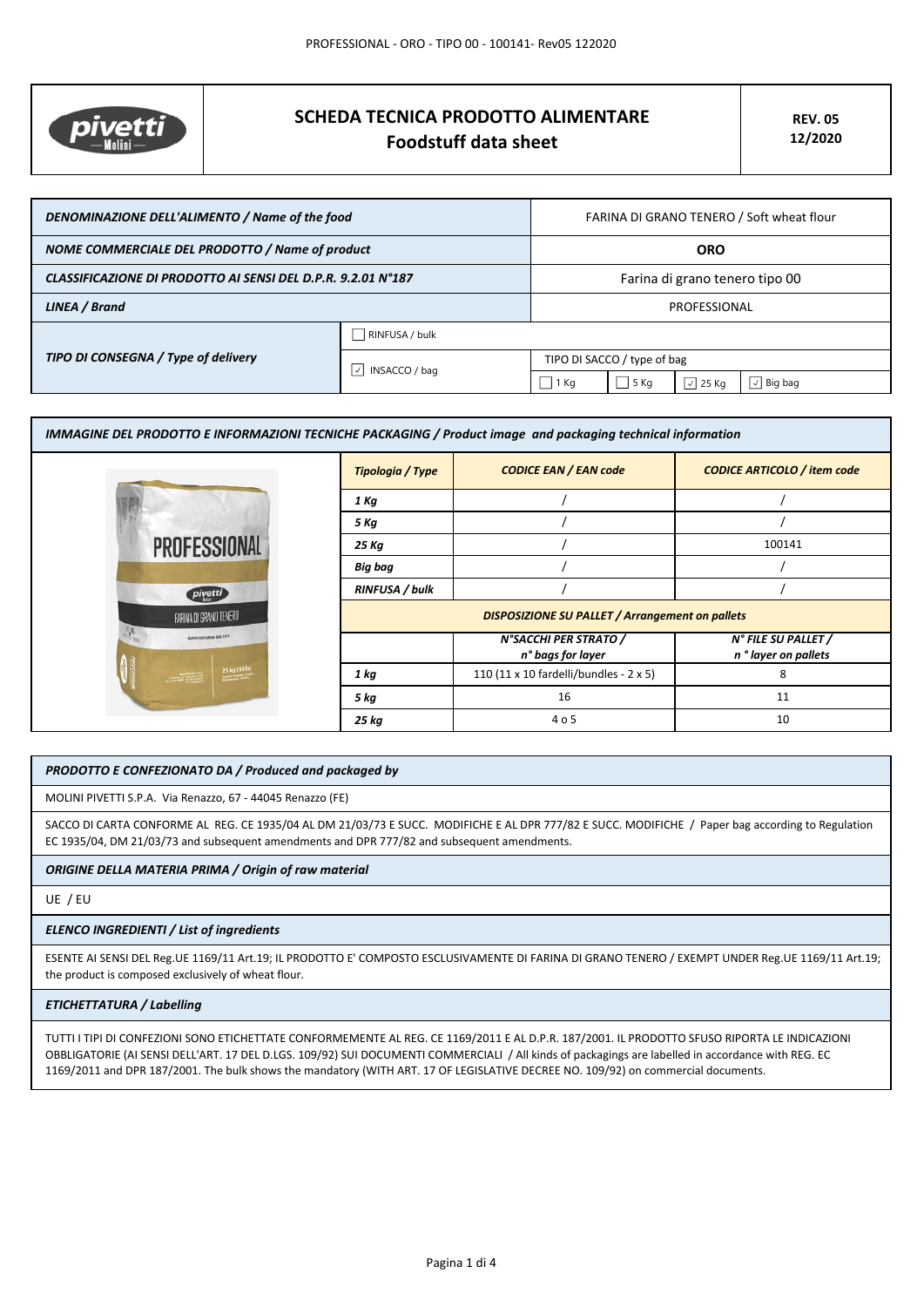| CARATTERISTICHE CHIMICO - FISICHE E REOLOGICHE / Chemical - physical and rheological characteristics |                                                                           |                                      |                                      |
|------------------------------------------------------------------------------------------------------|---------------------------------------------------------------------------|--------------------------------------|--------------------------------------|
| <b>PARAMETRI</b> / parameters                                                                        | <b>UNITA' DI</b><br><b>MISURA /</b><br><b>Unit of</b><br>measure          | <b>VALORE MIN /</b><br>minimum value | <b>VALORE MAX / maximum</b><br>value |
| UMIDITA' (Reg. CEE n° 1470/68) / Humidity                                                            | %                                                                         |                                      | 15,5                                 |
| PROTEINE (Metodo Kjeldhal N x 5,70) Protein (Kjeldhal method N x 5,70)                               | % s/s                                                                     | 11                                   |                                      |
| MINERALI / Minerals                                                                                  | % s/s                                                                     |                                      | 0,55                                 |
| INDICE DI CADUTA HAGBERG / Falling Number (Perten method)                                            | Sec                                                                       | 240                                  |                                      |
| GLUTINE / Gluten                                                                                     | % s/s                                                                     | 9,5                                  |                                      |
| ALVEOGRAMMA (METODO CHOPIN) / Alveograph (Chopin Method)                                             |                                                                           |                                      |                                      |
| W (103 erg)                                                                                          | Joule                                                                     | 210                                  | 230                                  |
| P/L                                                                                                  |                                                                           |                                      | 0.75                                 |
| FARINOGRAMMA (METODO BRABENDER) / Farinograph (Brabender Method)                                     |                                                                           |                                      |                                      |
| ASSORBIMENTO ACQUA / Absorption water                                                                | %                                                                         | 52,5                                 |                                      |
| TEMPO DI ASSORBIMENTO / water absorption time                                                        | Min                                                                       | 1,3                                  |                                      |
| STABILITA' / Stability                                                                               | Min                                                                       | 4,5                                  |                                      |
| PROPRIETA' ORGANOLETTICHE / Organoleptic properties                                                  |                                                                           |                                      |                                      |
| COLORE / Colour                                                                                      | BIANCO TIPICO / Typical white                                             |                                      |                                      |
| ODORE / Aroma & Flavor                                                                               | <b>GRADEVOLE E NATURALE / Pleasant and natural</b>                        |                                      |                                      |
| ASPETTO / Appearance                                                                                 | POLVERE SOFFICE / Fluffy powder                                           |                                      |                                      |
| PERCEZIONE AL TATTO / Perception to the touch                                                        | SCORREVOLE, OMOGENEA E PRIVA DI GRUMI / sliding,<br>homogenous, lump-free |                                      |                                      |

| <b>CONTAMINANTI / Contaminants</b>                                                                                               |                                                           |                                                                              |  |
|----------------------------------------------------------------------------------------------------------------------------------|-----------------------------------------------------------|------------------------------------------------------------------------------|--|
| <b>PARAMETRI</b> / parameters                                                                                                    | <b>UNITA' DI</b><br><b>MISURA /</b><br>Unit of<br>measure | <b>VALORE MASSIMO CONSENTITO PER LEGGE /</b><br>Maximum value allowed by law |  |
| CHIMICO - FISICI / Chemical - physical                                                                                           |                                                           |                                                                              |  |
| RESIDUI PESTICIDI (ORGANOFOSFORATI, CLORURATI, PIRETROIDI) / Residual pesticides<br>(organophosphates, chlorinated, Pyrethroids) | $\mu$ g/kg                                                | ENTRO I LIMITI DI LEGGE / legal limits                                       |  |
| AFLATOSSINE B1 / Aflatoxin B1                                                                                                    | $\mu$ g/kg                                                | < 2.0                                                                        |  |
| AFLATOSSINE (B1, B2, G1, G2) / Aflatoxin B1-B2-G1-G2                                                                             | µg/kg                                                     | < 4.0                                                                        |  |
| OCRATOSSINA A / Ochratoxin A                                                                                                     | $\mu$ g/kg                                                | < 3.0                                                                        |  |
| ZEARALENONE / Zearalenone                                                                                                        | $\mu$ g/kg                                                | < 75                                                                         |  |
| DEOSSIVALENOLO (DON) / Vomitoxin (DON)                                                                                           | $\mu$ g/kg                                                | < 750                                                                        |  |
| <b>PIOMBO</b>                                                                                                                    | mg/kg                                                     | < 0.20                                                                       |  |
| CADMIO                                                                                                                           | mg/kg                                                     | < 0.10                                                                       |  |
| MICROBIOLOGICI / Microbiological                                                                                                 |                                                           |                                                                              |  |
| CONTA BATTERICA TOTALE (CBT) / Total Plate Count                                                                                 | U.F.C./g                                                  | $<$ 100000                                                                   |  |
| <b>COLIFORMI TOTALI / Total coliforms</b>                                                                                        | U.F.C./g                                                  | < 500                                                                        |  |
| LIEVITI / yeasts                                                                                                                 | U.F.C./g                                                  | $<$ 1500                                                                     |  |
| MUFFE/Molds                                                                                                                      | U.F.C./g                                                  | $<$ 1500                                                                     |  |
| ESCHERICHIA COLI / Escherichia coli                                                                                              | U.F.C./g                                                  | $10$                                                                         |  |
| SALMONELLA / Salmonella                                                                                                          | U.F.C./g                                                  | ASSENTE / Absent                                                             |  |
| FRAMMENTI DI INSETTO (METODO AOAC) / Filth Test                                                                                  |                                                           |                                                                              |  |
| FRAMMENTI DI INSETTO / Fragments of insect                                                                                       | $n^{\circ}$ / 50g                                         | < 50                                                                         |  |
| PELI DI RODITORE / Rodent hairs                                                                                                  | $n^{\circ}$ / 50g                                         | <b>ASSENTE / Absent</b>                                                      |  |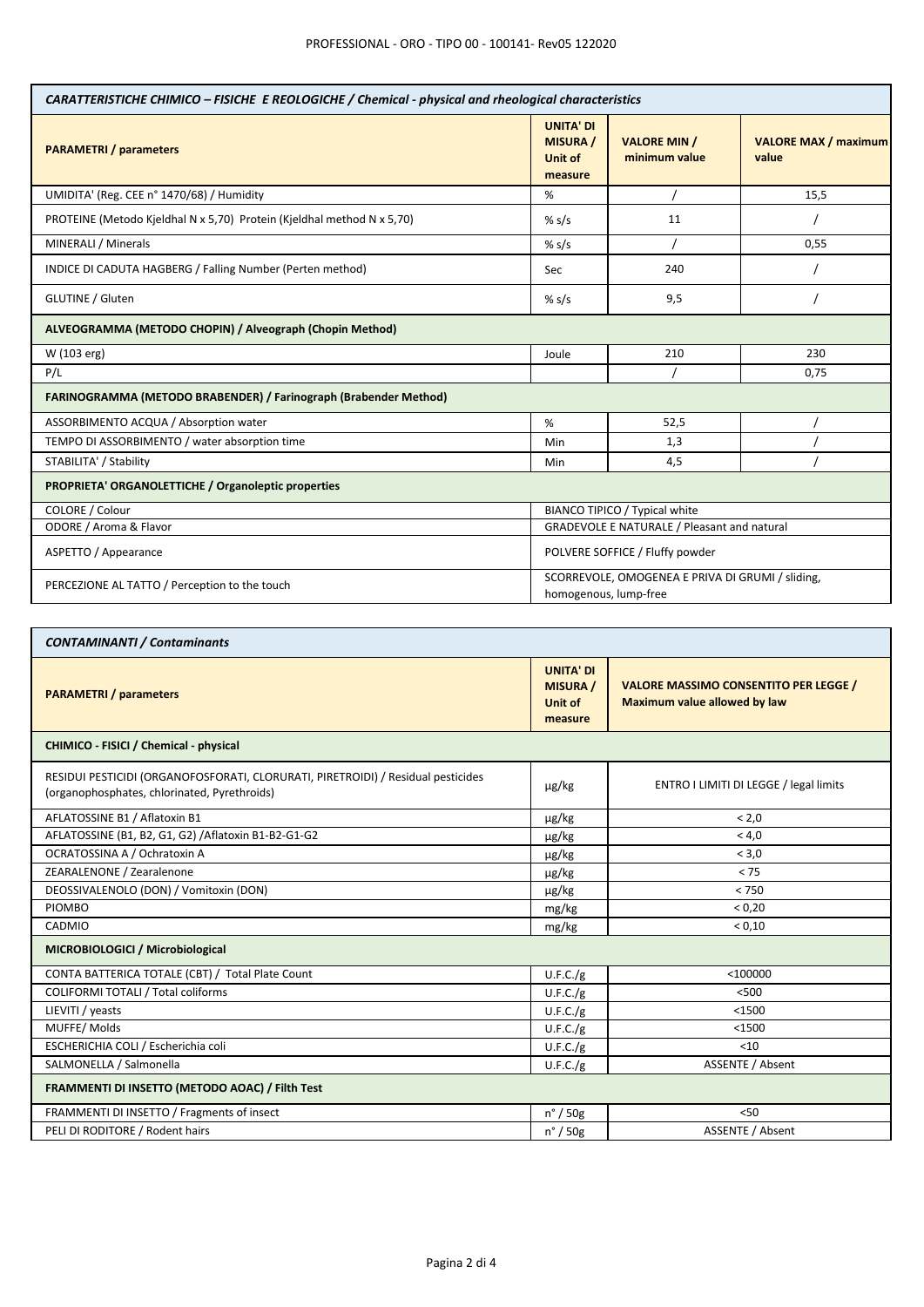| VALORI NUTRIZIONALI MEDI PER 100 g DI PRODOTTO / Mean Nutritional value for 100 g product |                                                     |                                  |
|-------------------------------------------------------------------------------------------|-----------------------------------------------------|----------------------------------|
| <b>PARAMETRI</b> / parameters                                                             | <b>UNITA' DI MISURA /</b><br><b>Unit of measure</b> | <b>VALORE MEDIO / mean value</b> |
| <b>ENERGIA</b> / Energy                                                                   | kJ - Kcal                                           | 1461/344                         |
| GRASSI / Fat                                                                              | g                                                   |                                  |
| DI CUI ACIDI GRASSI SATURI / Of which saturates                                           | g                                                   | 0,1                              |
| CARBOIDRATI / Carbohydrates                                                               | g                                                   | 72                               |
| DI CUI ZUCCHERI / Of which sugars                                                         | g                                                   | 1,4                              |
| FIBRE / Fibre                                                                             | g                                                   | 1,6                              |
| PROTEINE / Protein                                                                        | g                                                   | 11                               |
| SALE / Salt                                                                               | g                                                   |                                  |

Т

| SOSTANZE O PRODOTTI CHE PROVOCANO ALLERGIE O INTOLLERANZE / Substances or products causing allergies or intolerances                                                                                                                                                                                                                                                                                                                                                                                                                                                                                                                                                                                                               |                                                              |                                                                                                                                                               |  |
|------------------------------------------------------------------------------------------------------------------------------------------------------------------------------------------------------------------------------------------------------------------------------------------------------------------------------------------------------------------------------------------------------------------------------------------------------------------------------------------------------------------------------------------------------------------------------------------------------------------------------------------------------------------------------------------------------------------------------------|--------------------------------------------------------------|---------------------------------------------------------------------------------------------------------------------------------------------------------------|--|
| SOSTANZE O PRODOTTI CHE PROVOCANO ALLERGIE O INTOLLERANZE - Reg. UE 1169/11 Art.<br>21 e Allegato II /<br>Substances or products causing allergies or intolerances - Reg. UE 1169/11 Art. 21 e Annex II                                                                                                                                                                                                                                                                                                                                                                                                                                                                                                                            | <b>PRESENTE NEL</b><br><b>PRODOTTO</b><br>inside the product | <b>PRESENZA EVENTUALE E NON</b><br><b>INTENZIONALE (CONTAMINAZIONE</b><br><b>CROCIATA) / Possible and</b><br>unintentional presence (cross-<br>contamination) |  |
| Cereali contenenti glutine: grano (farro e grano khorasan), segale, orzo, avena o i loro ceppi ibridati e prodotti derivati /<br>Cereal containing gluten, namely: wheat (such as spelt and khorasan wheat), rye, barely, oats or their hybridised strains,<br>and products thereof                                                                                                                                                                                                                                                                                                                                                                                                                                                | SI (grano)/ yes (wheat)                                      | NO/no                                                                                                                                                         |  |
| Crostacei e prodotti a base di crostacei / Crustaceans and products thereof                                                                                                                                                                                                                                                                                                                                                                                                                                                                                                                                                                                                                                                        | NO / no                                                      | NO / no                                                                                                                                                       |  |
| Uova e prodotti a base di uova / Eggs and products thereof                                                                                                                                                                                                                                                                                                                                                                                                                                                                                                                                                                                                                                                                         | NO / no                                                      | NO / no                                                                                                                                                       |  |
| Pesce e prodotti a base di pesce / Fish and products thereof                                                                                                                                                                                                                                                                                                                                                                                                                                                                                                                                                                                                                                                                       | NO / no                                                      | NO / no                                                                                                                                                       |  |
| Arachidi e prodotti a base di arachidi / Peanuts and products thereof                                                                                                                                                                                                                                                                                                                                                                                                                                                                                                                                                                                                                                                              | NO/no                                                        | NO / no                                                                                                                                                       |  |
| Soia e prodotti a base di soia / Soybeans and products thereof                                                                                                                                                                                                                                                                                                                                                                                                                                                                                                                                                                                                                                                                     | NO / no                                                      | SI (soia) / Yes (soy)                                                                                                                                         |  |
| Latte e prodotti a base di latte (incluso il lattosio) / Milk and products thereof                                                                                                                                                                                                                                                                                                                                                                                                                                                                                                                                                                                                                                                 | NO / no                                                      | NO / no                                                                                                                                                       |  |
| Frutta a guscio, vale a dire: mandorle (Amygdalus communis L.), nocciole (Corylus avellana), noci (Juglans regia), noci di<br>acagiù (Anacardium occidentale), noci di pecan [Carya illinoinensis (Wangenh.) K. Koch], noci del Brasile (Bertholletia<br>excelsa), pistacchi (Pistacia vera), noci macadamia o noci del Queensland (Macadamia ternifolia), e i loro prodotti / Nuts,<br>namely: almonds (Amygdalus communis L.), hazelnuts (Corylus avellana), walnuts (Juglans regia), cashews (Anacardium<br>occidentale), pecan nuts (Carya illinoinensis (Wangenh.) K. Koch), Brazil nuts (Bertholletia excelsa), pistachio nuts<br>(Pistacia vera), macadamia or Queensland nuts (Macadamia ternifolia), and products thereof | NO / no                                                      | NO / no                                                                                                                                                       |  |
| Sedano e prodotti a base di sedano / Celery and products thereof                                                                                                                                                                                                                                                                                                                                                                                                                                                                                                                                                                                                                                                                   | NO / no                                                      | NO / no                                                                                                                                                       |  |
| Senape e prodotti a base di senape / Mustard and products thereof                                                                                                                                                                                                                                                                                                                                                                                                                                                                                                                                                                                                                                                                  | NO / no                                                      | NO / no                                                                                                                                                       |  |
| Semi di sesamo e prodotti a base di semi di sesamo / Sesame Seeds and products thereof                                                                                                                                                                                                                                                                                                                                                                                                                                                                                                                                                                                                                                             | NO/no                                                        | NO / no                                                                                                                                                       |  |
| Frutta a guscio: mandorle, nocciole, noci comuni ecc e prodotti derivati / Tree Nuts                                                                                                                                                                                                                                                                                                                                                                                                                                                                                                                                                                                                                                               | NO / no                                                      | NO / no                                                                                                                                                       |  |
| Anidride solforosa e solfiti in concentrazioni superiori a 10 mg/kg o 10 mg/litro in termini di SO2 / Sulphur dioxide and<br>sulphites at concentrations of more than 10 mg/kg or 10 mg/litre in terms of the total SO2                                                                                                                                                                                                                                                                                                                                                                                                                                                                                                            | NO / no                                                      | NO / no                                                                                                                                                       |  |
| Lupini e prodotti a base di lupini / Lupin and products thereof                                                                                                                                                                                                                                                                                                                                                                                                                                                                                                                                                                                                                                                                    | NO / no                                                      | NO / no                                                                                                                                                       |  |
| Molluschi e prodotti a base di molluschi / Molluscs and products thereof                                                                                                                                                                                                                                                                                                                                                                                                                                                                                                                                                                                                                                                           | NO / no                                                      | NO / no                                                                                                                                                       |  |

| <b>DURATA DEL PRODOTTO / Shelf Life</b>                                                                                                              |                                                                                |  |
|------------------------------------------------------------------------------------------------------------------------------------------------------|--------------------------------------------------------------------------------|--|
| <b>PRODOTTO / Product</b>                                                                                                                            |                                                                                |  |
| IN SACCO DA 25 E 50 Kg / for bag of 25 and 50 kg                                                                                                     | 270 GIORNI DALLA DATA DI CONFEZIONAMENTO / 270 days from the date of packaging |  |
| IN SACCO DA 1 E 5 Kg $/$ for bag of 1 and 5 kg                                                                                                       | 365 GIORNI DALLA DATA DI CONFEZIONAMENTO / 365 days from the date of packaging |  |
| RINFUSA e BIG BAG / Bulk and Big bag                                                                                                                 | 180 GIORNI DALLA DATA DI MACINAZIONE / 180 days from the date of milling       |  |
| <b>MODALITA' DI CONSERVAZIONE / Storage conditions</b>                                                                                               |                                                                                |  |
| DA CONSERVARE IN LUOGO FRESCO ED ASCIUTTO (temp. 18-25 C° umidità ≤ 60%) /<br>Store in a cool and dry place (temp. $18-25$ C° humidity $\leq 60\%$ ) |                                                                                |  |